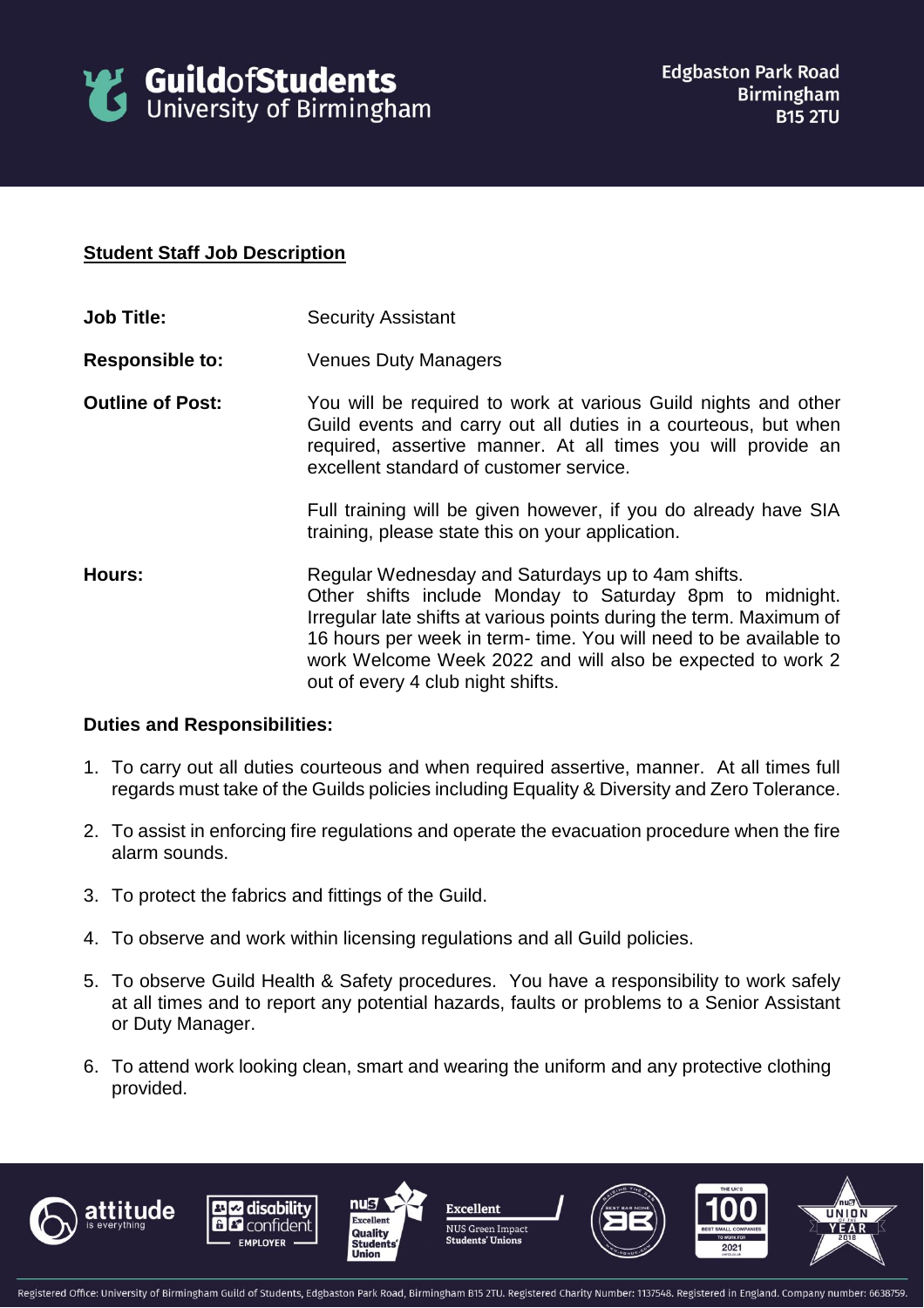

- 7. To attend and complete compulsory training as required.
- 8. To maintain a flexible approach to working duties.
- 9. To carry out other duties which naturally fall within the reasonable expectations of the post.